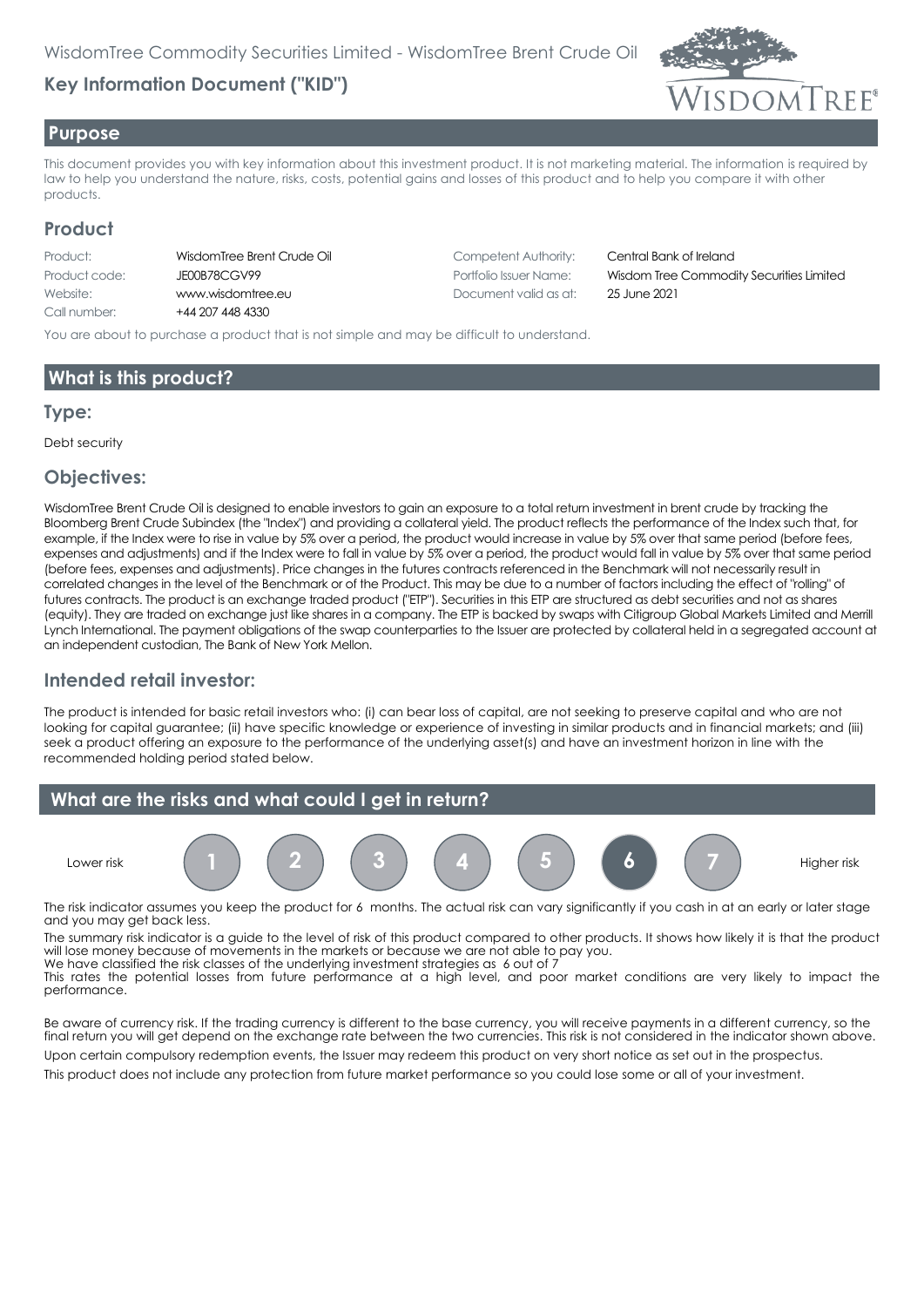

# **Key Information Document ("KID")**

### **Performance scenarios**

| Investment 10000 USD  |                                     |                                           |  |
|-----------------------|-------------------------------------|-------------------------------------------|--|
|                       |                                     | 6 months.<br>(recommended holding period) |  |
| Stress scenario       | What might you get back after costs | 873.56 USD                                |  |
|                       | Percentage Return                   | $-91.26\%$                                |  |
| Unfavourable scenario | What might you get back after costs | 6875.56 USD                               |  |
|                       | Percentage Return                   | $-31.24\%$                                |  |
| Moderate scenario     | What might you get back after costs | 9799.55 USD                               |  |
|                       | Percentage Return                   | - 2%                                      |  |
| Favourable scenario   | What might you get back after costs | 13 660.2 USD                              |  |
|                       | Percentage Return                   | 36.6%                                     |  |

The figures shown include all the costs of the product itself, but may not include all the costs that you pay to your advisor or distributor. The figures do not take into account your personal tax situation, which may also affect how much you get back.

This table shows the money you could get back over the recommended holding period, under different scenarios, assuming that you invest 10 000 USD.

The scenarios shown illustrate how your investment could perform. You can compare them with the scenarios of other products.

The scenarios presented are an estimate of future performance based on evidence from the past, and are not an exact indicator. What you get will vary depending on how the market performs and how long you keep the investment.

The stress scenario shows what you might get back in extreme market circumstances, and it does not take into account the situation where we are not able to pay you.

Market developments in the future cannot be accurately predicted. The scenarios shown are only an indication of some of the possible outcomes based on recent returns. Actual returns could be lower.

## **What happens if WisdomTree Commodity Securities Limited is unable to pay out?**

The Issuer is a special purpose company. In case of a default by the Issuer (or where relevant, the swap counterparty), any claims made against the Issuer will be satisfied in order of the priority of payments set out in the conditions of the product. If the net proceeds from the enforcement of the secured property relevant to the product are not sufficient to meet all obligations and make all payments then due in respect of the securities, the obligations of the Issuer in respect of such securities will be limited to the net proceeds of realisation of the relevant secured property. In these circumstances you may suffer a loss if you cannot realise the full value of your investment.

## **What are the costs?**

#### **Costs over Time**

The Reduction in Yield (RIY) shows what impact the total costs you pay will have on the investment return you might get. The total costs take into account one-off, ongoing and incidental costs.

The amounts shown here are the cumulative costs of the product itself for one holding period. The figures are estimates and may change in the future.

The person selling you or advising you about this product may charge you other costs. If so, this person will provide you with information about these costs, and show you the impact that all costs will have on your investment over time.

| Investment 10000 USD   | If you cash in after 6 months. |
|------------------------|--------------------------------|
| <b>Total costs</b>     | 48.87 USD                      |
| Impact on return (RIY) | $-0.5\%$                       |